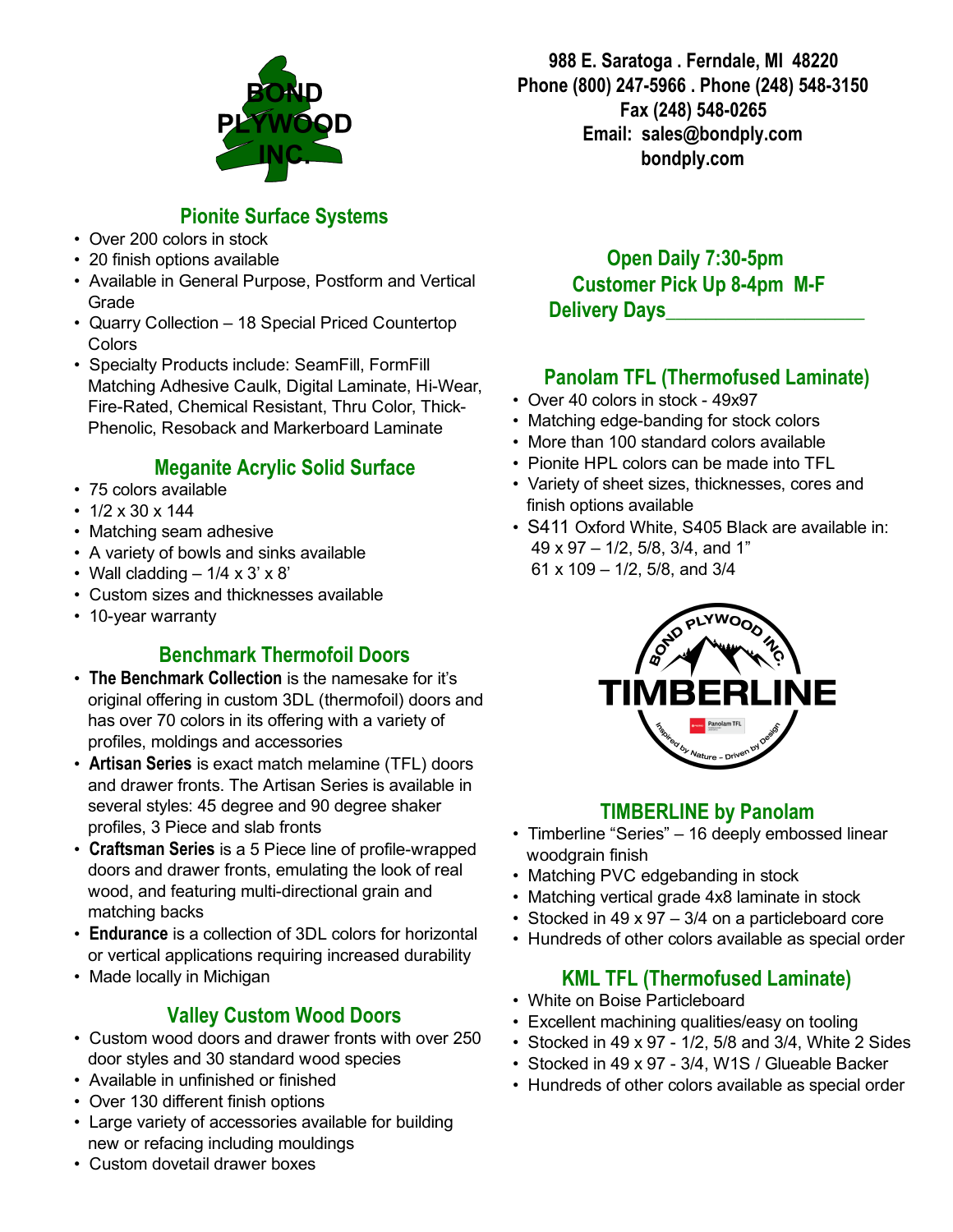### Hardwood Plywood by States Industries

• Stock Species: Red Oak, Natural Birch, White Maple, Cherry, African Mahogany, Hickory, Knotty Pine and Walnut are available in a variety of cores and thicknesses

### White Maple – Plain Sliced

- $1/4 4x8$  A-4 MDF
- $1/2 4x8$  A-2 MDF
- $3/4 4x8$  A-1 VC,  $3/4 4x8$  A-1 MDF
- White Maple (Uniform) Rotary Whole Piece Face
- $1/4 4x8 B 4 MDF$
- $1/2 4x8$  B-2 VC
- $3/4 4x8$  B-2 VC,  $3/4 4x8$  B-2 MDF
- White Maple 85% Rotary Whole Piece Face
- $1/2 4x8$  B-2 VC
- $3/4 4x8$  B-2 VC
- Ferndale Maple Rotary Whole Piece Face
- $1/2 4x8$  VC
- $3/4 4x8$  VC

### Prefinished White Maple – Rotary Whole Piece Face

- $1/4 4x8 C 4 VC 1-Side$
- $\cdot$  1/2 4x8 C-2 VC 1-Side, 1/2 4x8 C-2 VC 2-Sides
- $\cdot$  3/4 4x8 C-2 VC 1-Side, 3/4 4x8 C-2 VC 2-Sides

# Prefinished 1/2" Maple Drawer Sides

• 1/4 grooved and edge banded on the top edge: 2", 4",6", 8", 10" x 96"

# Appleply Maple

- Attractive and eye catching 15-ply Birch core used in furniture, fixtures and architectural interiors
- $3/4 4x8$  VC

### Armorcore

- Combination of MDF outer ply with a veneer core inner ply gives exceptional strength and flatness
- $3/4 4x8$

# **Custom Hardwood Plywood by Pro-Ply**

- Hardwood, softwood and custom plywood veneers, specializing in high quality products for high-end cabinetry, fine furniture, architectural millwork and store fixtures
- Panel sizes available: 4x8, 9, 10 & 12 and 5x8, 9, 10 & 12, from 1/8" – 2"
- Rotary slice, plain slice, book match, slip match, reversed diamond, sunburst match, herringbone, or random match veneers take the utmost advantage of the quality of the wood grain

### Natural Birch – Rotary Whole Piece Face

- $\cdot$  1/4 4x8 A-3 VC (Import Rotary Spliced)
- $1/4 4x8 B 4 MDF$
- $1/2 4x8$  B-2 VC
- $3/4 4x8 B-2 VC, B-2 MDF, A-1 VC$
- $3/4 4x10$  A-2 VC
- $1 4x8$  B-2 VC

### Red Oak – Plain Sliced

- $\cdot$  1/4 4x8 A-3 VC (Import), 1/4 4x8 A-4 MDF
- $1/2 4x8$  A-2 VC,  $3/4 4x8$  3/4 A-1 VC, A-1 MDF

### Red Oak – Rotary Whole Piece Face

- $1/4 4x8$  A-4 MDF
- $\cdot$  1/2 4x8 B-2 VC, 1/2 4x8 B-2 PB
- $\cdot$  3/4 4x8 B-2 VC, 3/4 4x8 B-2 MDF

### Rift Red Oak

- $1/4 4x8$  A-4 MDF,  $1/2 4x8$  A-2 VC
- $3/4 4x8$  A-1 VC,  $3/4 4x8$  A-1 MDF

### African Mahogany – Plain Sliced

- $\cdot$  1/4 4x8 A-4 MDF
- $1/2 4x8$  A-2 VC,  $1/2 4x8$  A-2 MDF
- $•$  3/4 4x8 A-1 VC, 3/4 4x8 A-1 MDF

### Cherry – Plain Sliced

- $\cdot$  1/4 4x8 A-4 MDF, 1/2 4x8 A-2 MDF, 1/2 4x8  $A-2$  VC
- $3/4 4x8$  A-1 VC,  $3/4 4x8$  A-1 MDF

Hickory – Plain Sliced

•  $1/4 - 4x8$  A-4 MDF,  $1/2 - 4x8$  A-2 VC  $3/4 - 4x8$  A-1 VC

#### Knotty Pine – Plain Sliced

•  $1/4 - 4x8$  A-4 MDF,  $3/4 - 4x8$  A-1 VC

### Walnut – Plain Sliced

- $\cdot$  1/4 4x8 A-4 MDF, 1/2 4x8 A-2 VC
- $3/4 4x8$  A-1 VC,  $3/4 4x8$  A-1 MDF

### Import Plywood

#### White Birch – Rotary Whole Piece Face

- Unfinished  $4x8 12mm (1/2)$ , 18mm  $(3/4)$
- Prefinished  $4x8 12mm (1/2)$ , 18mm  $(3/4)$  -

2 Sides

### Lauan (Meranti) Int

• 4x8 – 2.7mm (1/8), 5.2mm (1/4), 12mm (1/2), 18mm (3/4)

#### Baltic Birch BB/BB

- $\cdot$  5x5 12mm (1/2), 15mm (5/8), 18mm (3/4) Radiata Pine Exterior A/C
- $4x8 18$ mm  $(3/4)$

### Bending Lauan

- 3/8 (8mm) x 96 x 48 "Drum" / 48 x 96 "Post" **All-Ply Exterior BB/CC**
- $4x8 25$ mm (1") (13-ply with decorative hardwood face and back, with a pine core)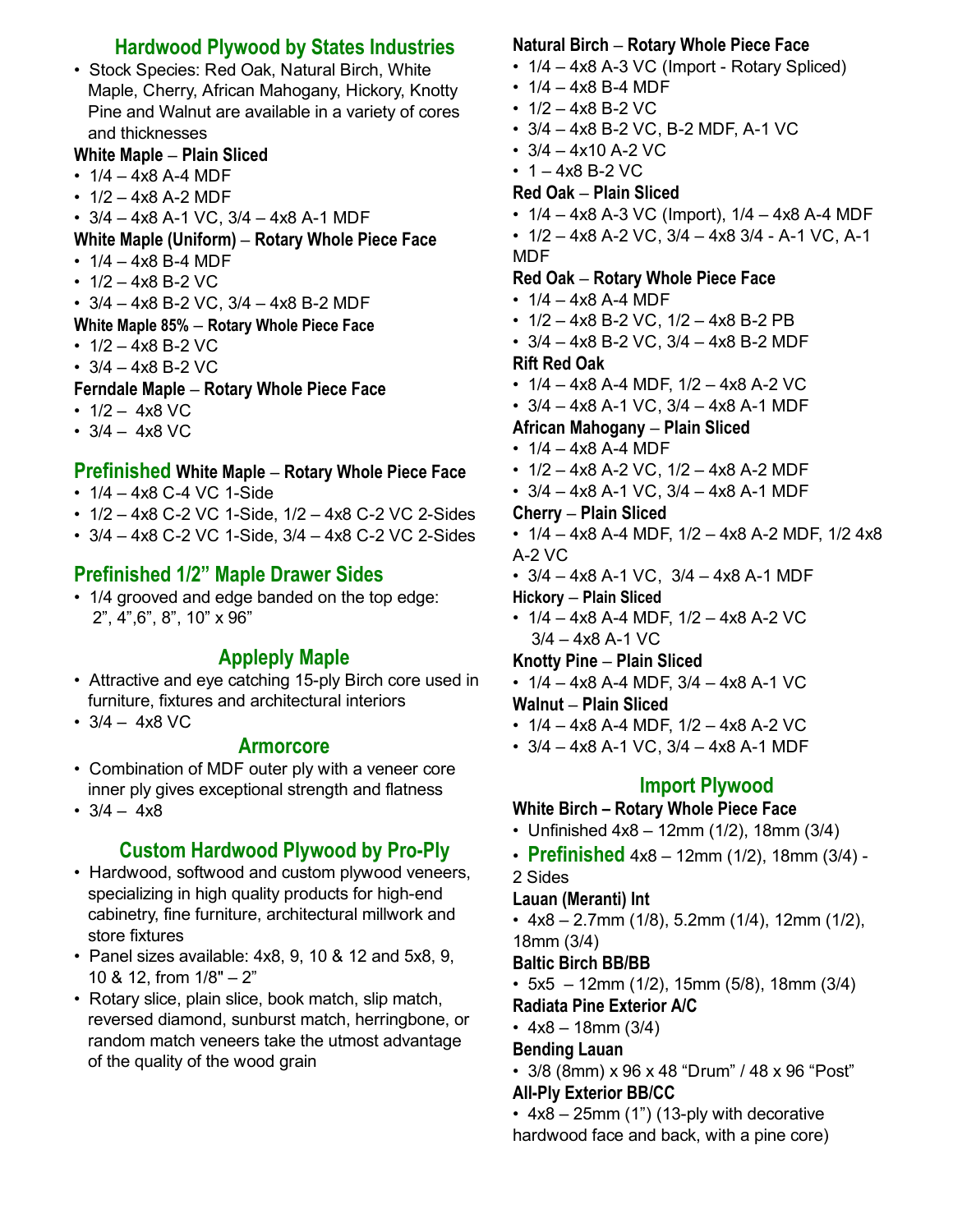### **Particleboard**

#### Boise

Made from predominantly Ponderosa Pine, renowned for its machining performance and edge integrity:

 $\cdot$  3/8, 1/2, 5/8, 3/4, 1, 1-1/8 - 49 x 97

3/4 Countertop sizes available in widths:

- 25-1/2 x 97, 25-1/2 x 121, 25-1/2 x145
- 30 x 97, 30 x 121, 30 x 145
- 36 x 97, 36 x 121, 36 x 145
- 49 x 121, 61 x 97, 61 x 109, 61 x 121

#### Uniboard

Made from a mixture of Canadian softwoods and hardwoods. Ideal for laminating and machining with consistent quality and uniformity

- $1/2$ ,  $5/8$ ,  $3/4$ ,  $1 49 \times 97$
- $\cdot$  3/4 49 x 121, 61 x 97
- $\cdot$  1-1/8 49 x 97, 61 x 97

#### Georgia Pacific

Engineered from southern pine, provides excellent strength and exceptional surface smoothness

- $3/4 61 \times 145$
- 1-1/8 30 x 97, 30 x 121, 30 x 145
- 1-1/8 36 x 121, 36 x 145
- 1-1/8 61 x 121, 61 x 145

#### Veneer

#### Stocked Flexible Veneers

- White Maple Plain Sliced: 10 mil & 20 mil
- Red Oak Plain Sliced 4x8 10 mil & 20 mil
- Cherry Plain Sliced: 10 mil & 20 mil

#### Special Orders

- Over 200 species of natural veneer with 10 mil, 20 mil, (WOW) Wood on Wood and Phenolic backs available
- Sizes 4x8 up to 5x12 available in a variety of species including some cross grain sheets in 1-2 days

### Brookside Veneer

- Industry leader in composite veneer, specializing in fine furniture, cabinetry, doors and store fixtures
- Defect free, easy to work with and unparalleled consistency in grain and color
- Available in unfinished and finished
- Wide offering, from traditional to the unique

### Panolam FRL Fiber Reinforced Laminates

- Wall surfacing solution for high traffic environments
- Class A fire-rated
- High-impact strength
- Durable, easy to clean surface
- Variety of seam treatments available
- Available in all Pionite and Panolam colors

### MDF / Medium Density Fiberboard

#### Uniboard

Premium panel for all applications including painting, deep machining and laminating:

- $1/4$ ,  $3/8$ ,  $1/2$ ,  $5/8$ ,  $11/16$ ,  $3/4$ ,  $1" 49 \times 97$
- $\cdot$  3/4 49 x 121, 61 x 97
- (MR50) Moisture Resistant
- $3/4 49 \times 97$

#### Georgia-Pacific - Standard MDF Panels

Maximum production at an exceptional value:

- 2.7mm  $(1/8) 48 \times 96$  (Import)
- $\cdot$  3/8, 1/2, 5/8, 3/4, 1, 1-1/8 49 x 97
- $\cdot$  3/4 49x121, 61 x 97, 61 x 121, 61 x 145

#### Moisture Resistant

•  $3/4$ ,  $15/16 - 49x97$ 

#### Ultralite MDF

• 18mm (3/4), 49 x 97

#### Ultra Clad

Decorative hot-melt Foil great for cabinet interiors

- 49x97 1/4 White 1-Side, 1/4 Black 1-Side MDF
- 49x97 1/2, 5/8, 3/4 White 1-Side PB Core

#### Specialty Panels

#### White Ultracore

 $\cdot$  2-Sided 3/4 x 4x8 – White TFL (Thermofused Laminate) on plywood/MDF combo core

#### Homasote

• #440 1/2 x 4x8 (Sound Deadening/Tackboards)

### Hettich Hinges

- Fast Assembly Full Overlay
- Doweled, Screw-On, and Toolless
- Mounting Plates
- Sensys Soft-Closing Hinges & Plates
- Optimat Face Frame Hinge

#### Hettich Drawer Slides

- Quadro IW21 Self-Closing Undermount Drawer Slides: Front Clip Set w/Spacers, Rear Metal Bracket Set
- Silent System: 9", 12", 15", 18", 21"

### Side Mount Drawer Slides by US Futuba

• Medium Duty Side Mount, 1" Over-Travel, Ball Bearing Slides: 12",14",16", 18", 20", 22", 24"

### Soft Close Drawer Slides by US Futuba

• Full Extension, Side Mount, 100 lb. Ball Bearing Slides: 14",16", 18", 20", 22", 24"

#### Workstation Brackets by US Futuba

- Available in White and Black in 7 different sizes: 5"x8", 8"x12", 12"x18",15"x21",18"x24", 24"x24", 24"x29"
- 1000 lb. load capacity. Brackets are reversible